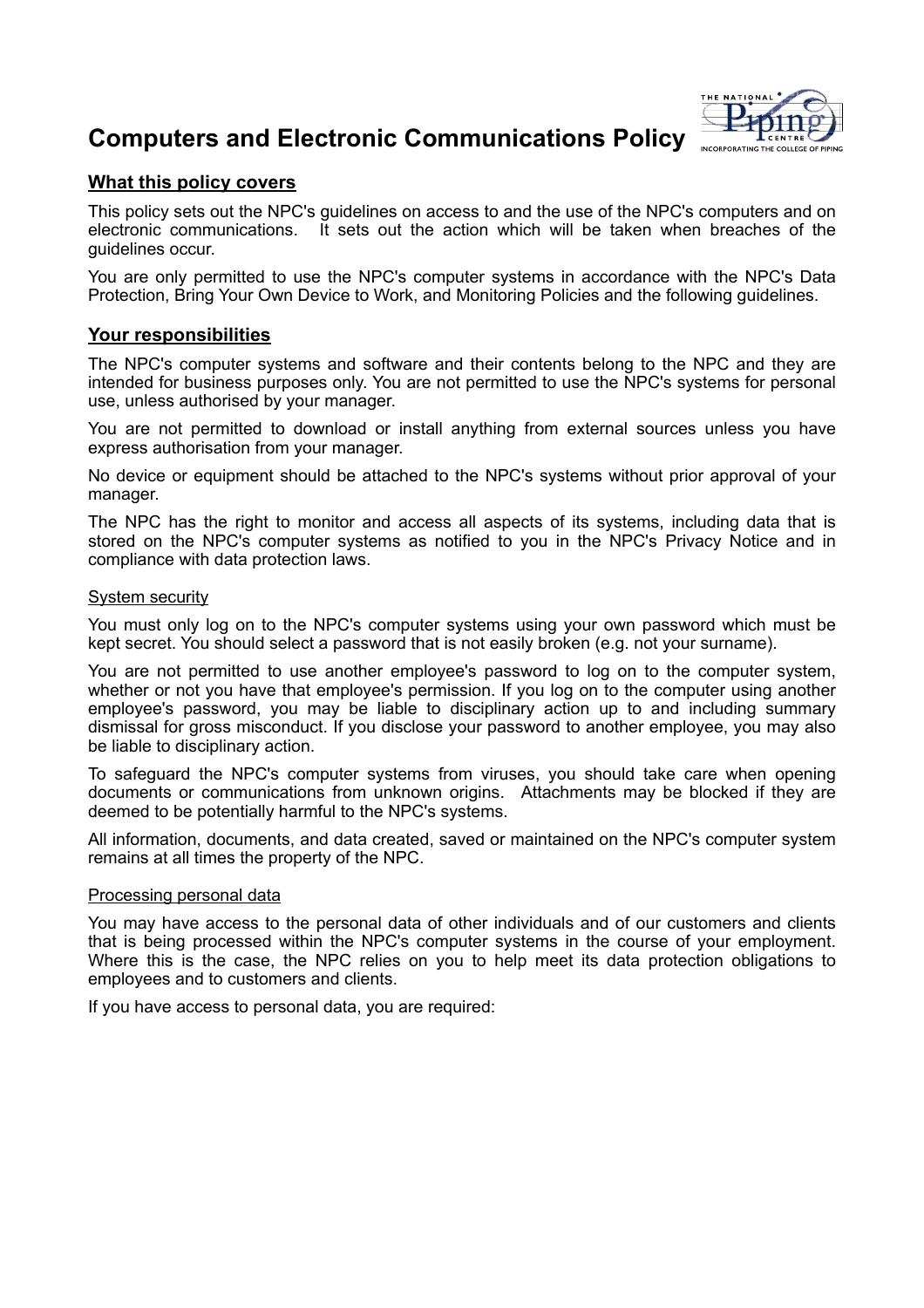- to access only data that you have authority to access and only for authorised purposes;
- not to disclose data except to individuals (whether inside or outside the NPC) who have appropriate authorisation;
- to keep data secure by complying with rules on access to premises, access to computers including password protection, and secure file storage and destruction;
- not to remove personal data, or devices containing or that can be used to access personal data, from the NPC's premises without adopting appropriate security measures (such as encryption or password protection) to secure the data and the device; and
- not to store personal data on local drives or on personal devices that are used for business purposes.

Failure to observe these requirements may amount to a disciplinary offence which will be dealt with under the NPC's disciplinary procedure. Significant or deliberate breaches of this policy, such as accessing employee, customer or client data without authorisation or a legitimate reason to do so, may constitute gross misconduct and could lead to your dismissal without notice.

## Use of e-mail

Where the NPC's computer systems contain an e-mail facility, you should use that e-mail system for business purposes only.

E-mails should be written in accordance with the standards of any other form of written communication and the content and language used in the message must be consistent with best practice. Messages should be concise and directed to relevant individuals on a need to know basis.

You should take care when opening e-mails from unknown external sources. Attachments to emails may be blocked if they are deemed to be potentially harmful to the NPC's systems.

E-mails can be the subject of legal action (for example, claims of defamation, breach of confidentiality or breach of contract) against both the employee who sent them or the NPC. As email messages may be disclosed to any person mentioned in them, you must always ensure that the content of the e-mail is appropriate.

Abusive, obscene, discriminatory, harassing, derogatory or defamatory e-mails must never be sent to anyone. If you do so, you may be liable to disciplinary action up to and including dismissal without notice.

#### Internet access

You are required to limit your use of the internet to sites and searches appropriate to your job. The NPC may monitor all internet use by employees.

You are expressly forbidden from accessing web pages or files downloaded from the internet that could in any way be regarded as illegal, offensive, in bad taste or immoral.

#### **Monitoring**

Monitoring of the NPC's computer systems and electronic communications may take place in accordance with the NPC's Monitoring Policy. Please refer to the NPC's Monitoring Policy for further details.**Procedure**